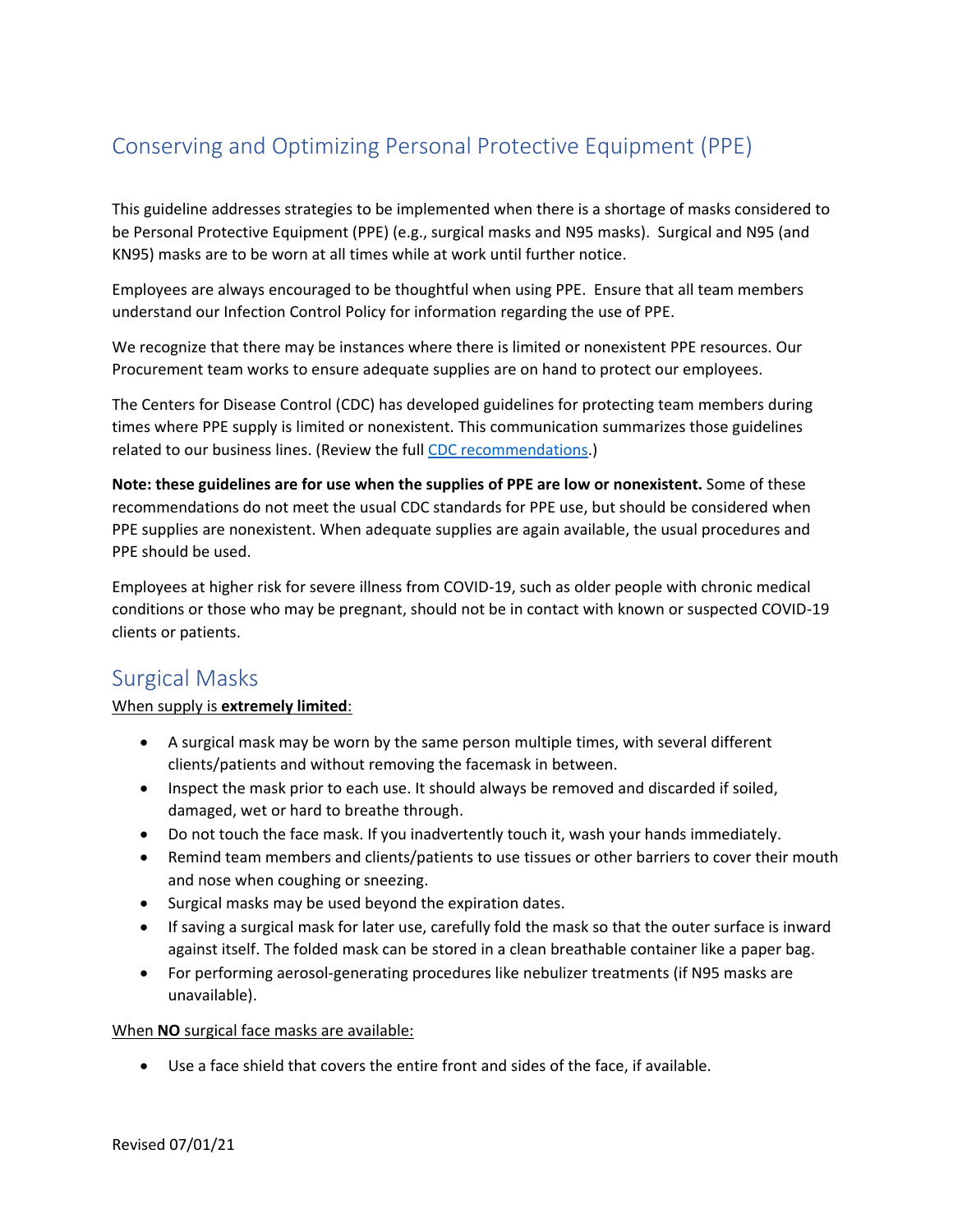- Cloth or homemade masks (e.g., bandana, scarf) may be considered as a last resort to protect against droplets.
	- $\circ$  Homemade or cloth masks are not considered PPE and should be used with caution when using in place of nonexistent supply of surgical masks.
	- $\circ$  Cloth masks should ideally be used in combination with a face shield that covers the entire front (that extends to the chin or below) and sides of the face when used in place of a surgical mask.

### N95 and KN95 Masks

- An N95 mask is reserved for use when providing direct care for COVID-19 positive persons, when performing aerosol-generating procedures like deep suctioning, tracheostomy care, or aerosolized medication administration.
- Ensure that all team members who will use an N95 mask have received education on its use, including seal checks, donning and doffing procedures, conservation and storage for reuse.
- Employees issued N95 masks must be "fit tested"
- In order to conserve them, an N95 mask may be reused by the same person, for extended periods and for multiple days. It should be discarded when the physical integrity of the mask is no longer viable (e.g., soiled, wet, torn, elastics broken down, etc.).
	- In residential settings, a team member may wear the same mask throughout the day and for multiple days.
	- The respirator must be stored for at least five calendar days between use and kept away from water or moisture.
	- The respirator cannot be used more than five days total.
	- In visit-based settings (such as Home Health, Home Care and Hospice), or where direct care is provided for a COVID positive person, a different N95 should be worn when coming in contact with each patient/client. Operators may decide to provide a small trunk stock for those "visiting" team members who will provide care or services for COVID-19 patients/clients.
	- Masks should be stored between uses in a paper bag marked with the team member's or patient/client's name. Masks should not be stored for reuse in air-tight containers (like a Ziplock bag).
	- When removed, the mask should immediately be placed in the paper bag and not left on surfaces (table, countertop, etc.).

## Eye Protection

- Reusable eye protection supplies (e.g., goggles and face masks) are appropriate for use. Ensure they are cleaned and disinfected between users.
- Eye protection should be removed if it becomes visibly soiled or difficult to see through.
- Only one person should reuse disposable eye protection.
- Eye protection should be discarded if damaged (e.g., face shield can no longer fasten securely or is difficult to see through after cleaning).
- Do not touch the eye protection. If touched, immediately wash your hands.
- Eye protection may be used beyond manufacturer-designated shelf life.